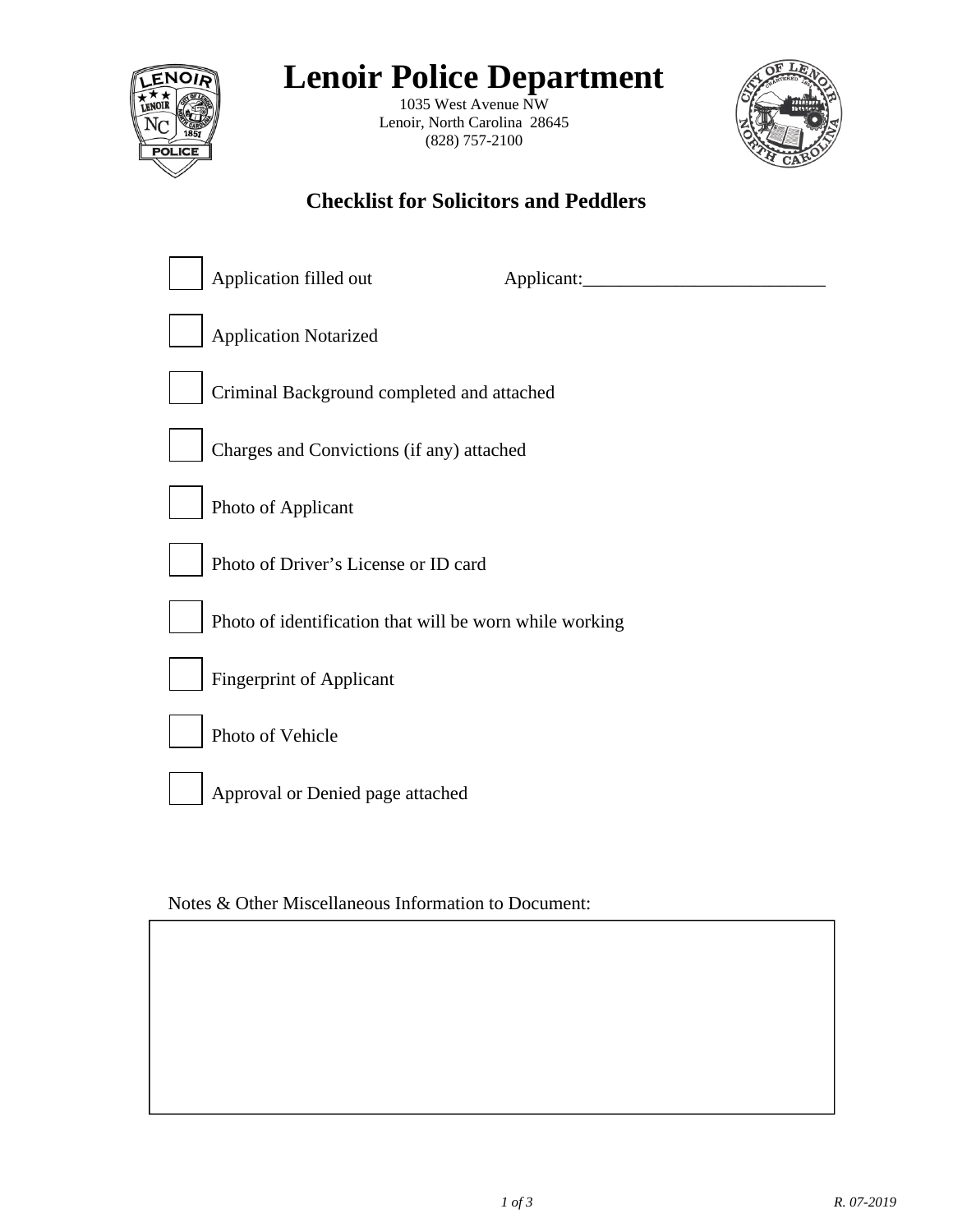| ENOIR    |  |
|----------|--|
|          |  |
|          |  |
|          |  |
|          |  |
| CЕ<br>Lŀ |  |
|          |  |
|          |  |

Lenoir Police Department

1035 West Avenue NW Lenoir, North Carolina 28645 (828) 757-2100



## **Application for Solicitors and Peddlers**

| <b>Individual Applicant</b> |                                                                                                 |                                                                                   | Permit No.                                                                                         |                |
|-----------------------------|-------------------------------------------------------------------------------------------------|-----------------------------------------------------------------------------------|----------------------------------------------------------------------------------------------------|----------------|
|                             |                                                                                                 |                                                                                   |                                                                                                    |                |
| Home Address:               |                                                                                                 |                                                                                   |                                                                                                    |                |
|                             | Resided at Present Address: years and years and months.                                         |                                                                                   |                                                                                                    |                |
| Previous Address:           | List all other addresses on blank pages provided at the end of this application.                |                                                                                   |                                                                                                    |                |
|                             |                                                                                                 |                                                                                   | Date of Birth: Social Security #:                                                                  |                |
|                             |                                                                                                 |                                                                                   |                                                                                                    |                |
|                             |                                                                                                 |                                                                                   | Race: Sex: Sex: Height: Weight: Hair: Hair: Eyes:                                                  |                |
|                             |                                                                                                 |                                                                                   | Skin Tone: Facial Hair: Glasses: Skin Tone: Facial Hair: Glasses: Skin Tone:                       | N <sub>o</sub> |
|                             |                                                                                                 |                                                                                   |                                                                                                    |                |
| If naturalized:             | (If you checked no, please answer the following question regarding your status of citizenship.) |                                                                                   | Are you a citizen of the United States: $\Box$ Yes $\Box$ No Where were you born?                  |                |
|                             |                                                                                                 |                                                                                   | Date: Number: Number: Location of Court:                                                           |                |
|                             | Have you been arrested or summoned to Court? $\Box$ Yes $\Box$ No                               |                                                                                   |                                                                                                    |                |
|                             |                                                                                                 |                                                                                   |                                                                                                    |                |
|                             |                                                                                                 |                                                                                   | If yes, give particulars and dispositions of every case:                                           |                |
|                             |                                                                                                 |                                                                                   |                                                                                                    |                |
|                             |                                                                                                 | (List any other cases on the blank page provided at the end of this application.) |                                                                                                    |                |
| <b>Company Information</b>  |                                                                                                 |                                                                                   |                                                                                                    |                |
|                             |                                                                                                 |                                                                                   |                                                                                                    |                |
|                             |                                                                                                 |                                                                                   |                                                                                                    |                |
| <b>Branch Office:</b>       |                                                                                                 |                                                                                   |                                                                                                    |                |
|                             |                                                                                                 |                                                                                   | <u> 1989 - Johann Barnett, fransk politiker (d. 1989)</u>                                          |                |
|                             |                                                                                                 |                                                                                   |                                                                                                    |                |
| <b>Vehicle Information</b>  |                                                                                                 |                                                                                   |                                                                                                    |                |
| Make:                       | Model:                                                                                          |                                                                                   | Color:                                                                                             |                |
| License Plate #/State:      |                                                                                                 | VIN:                                                                              |                                                                                                    |                |
|                             | Are you the owner or lessee of said vehicles? $\Box$ Yes                                        | $\vert$ No                                                                        |                                                                                                    |                |
|                             |                                                                                                 |                                                                                   | Is your vehicle covered by insurance as required by North Carolina State Law? $\Box$ Yes $\Box$ No |                |
|                             | Name of Insurance Company:                                                                      |                                                                                   |                                                                                                    |                |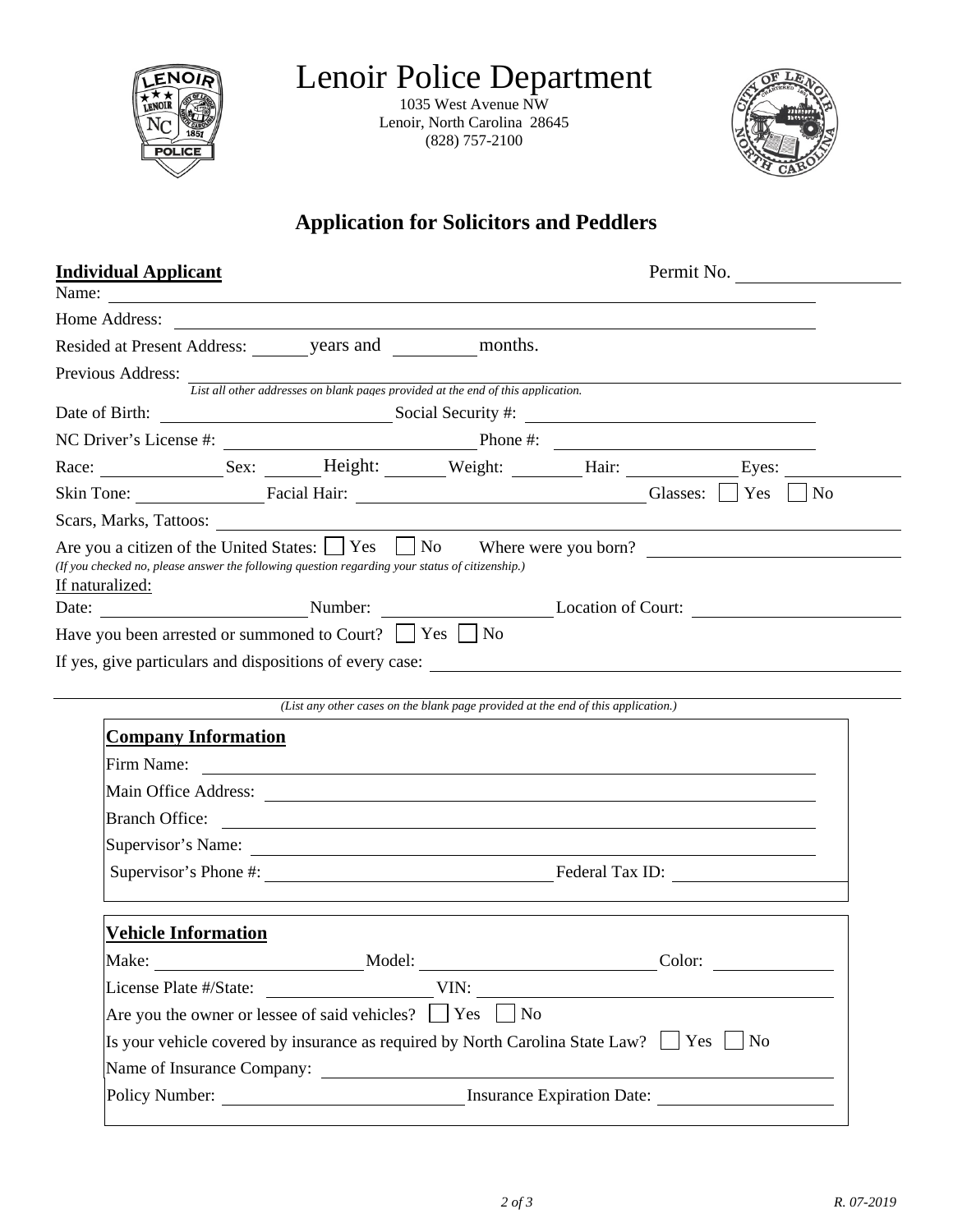## **Description of goods or services to be sold or offered for sale:**

|                                                      |                                                              | (List all other goods and services on the blank page provided at the end of this application.)                                             |
|------------------------------------------------------|--------------------------------------------------------------|--------------------------------------------------------------------------------------------------------------------------------------------|
| Dates business will be conducted:                    |                                                              |                                                                                                                                            |
|                                                      |                                                              | Days within those dates business will be conducted: $\Box$ Sun. $\Box$ Mon. $\Box$ Tues. $\Box$ Wed. $\Box$ Thurs. $\Box$ Fri. $\Box$ Sat. |
|                                                      | These dates are not to exceed 90 days from date of issuances |                                                                                                                                            |
|                                                      |                                                              |                                                                                                                                            |
|                                                      |                                                              | attest that the answers to the foregoing questions and other                                                                               |
|                                                      |                                                              | statements contained therein are true to the best of his/her knowledge and belief. He/She also agrees and                                  |
|                                                      |                                                              | consents to a Criminal History background check to be completed by the Lenoir Police Department.                                           |
|                                                      |                                                              |                                                                                                                                            |
|                                                      |                                                              |                                                                                                                                            |
|                                                      | Signature                                                    | Date                                                                                                                                       |
|                                                      |                                                              |                                                                                                                                            |
|                                                      |                                                              |                                                                                                                                            |
| Signed and sworn to (or affirmed) before me this day |                                                              |                                                                                                                                            |
|                                                      |                                                              |                                                                                                                                            |
| Date                                                 | Notary's printed name                                        |                                                                                                                                            |
|                                                      | <b>Official Signature of Notary</b>                          | My Commission Expires:                                                                                                                     |

| <b>Community Services Lieutenant:</b> |        |                                                          |  |  |  |  |
|---------------------------------------|--------|----------------------------------------------------------|--|--|--|--|
| Approved                              | Denied | Date: $\qquad \qquad$                                    |  |  |  |  |
| Reason for denial:                    |        |                                                          |  |  |  |  |
|                                       |        |                                                          |  |  |  |  |
|                                       |        |                                                          |  |  |  |  |
|                                       |        |                                                          |  |  |  |  |
| Approved                              | Denied | Date: $\frac{1}{\sqrt{1-\frac{1}{2}} \cdot \frac{1}{2}}$ |  |  |  |  |
| Reason for denial:                    |        |                                                          |  |  |  |  |
|                                       |        |                                                          |  |  |  |  |
|                                       |        |                                                          |  |  |  |  |
|                                       |        |                                                          |  |  |  |  |